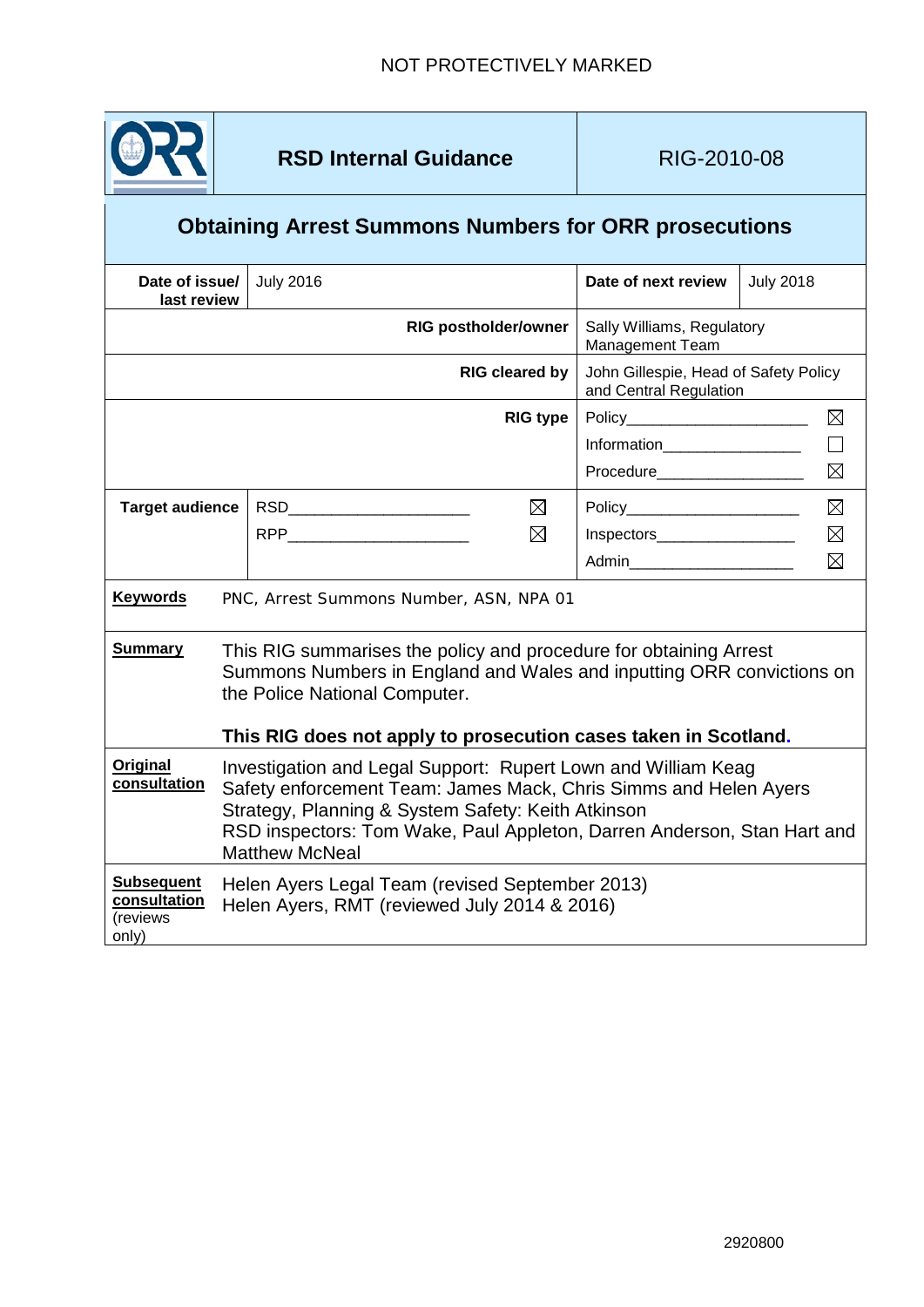**Detail** The Police National Computer (PNC) contains records of all criminal convictions arising from police investigations. Many courts now require details of potential prosecutions to be entered on the PNC before they will issue a summons.

> ORR must therefore record all prosecutions for "recordable offences" on the PNC.<sup>[1](#page-0-0)</sup> This will increase the effectiveness of cross-government intelligencesharing, and allow the police and other non-police prosecuting agencies (NPPAs), such as HSE, to view the criminal records of individuals and companies that may otherwise go undisclosed. This will also facilitate compliance with our duty to disclose previous convictions of defendants (both individuals and companies) prior to hearing.

> All successful prosecutions will continue to be recorded and published on the ORR website.

#### **How the PNC system works**

Prior to laying an information, the details of the prosecution are recorded on the PNC. This generates a unique Arrest Summons Number (ASN).

This unique ASN is then supplied to the relevant court when laying an information. The court will then link the prosecution to the ASN on their computer system. All hearings, adjournments and sentences are then linked to this number.

Following conviction or acquittal, the court's computer system will in the future automatically update the PNC of the outcome of the case. Until this time such information has to be provided by the NPPA.

Only "recordable offences" are required to be recorded on the PNC. Where both recordable and non-recordable offences are taken against the same defendant, then all offences (including non-recordable ones) should be recorded on the PNC.

Where only non-recordable offences are taken, then these should not be entered onto the PNC. Court documents should be marked "No ASN required".

Appendix 1 is a list of recordable offences for which ORR may prosecute.

Formal cautions issued by ORR are not recorded on the PNC.

 <sup>1</sup> A 'recordable offence' is one in which a term of imprisonment is available as a sentence, and will therefore cover the majority of offences under the Health and Safety at Work etc. Act 1974 and relevant statutory provisions. This applies even if the defendant cannot actually be imprisoned – and so companies as well as individuals will have a PNC record created.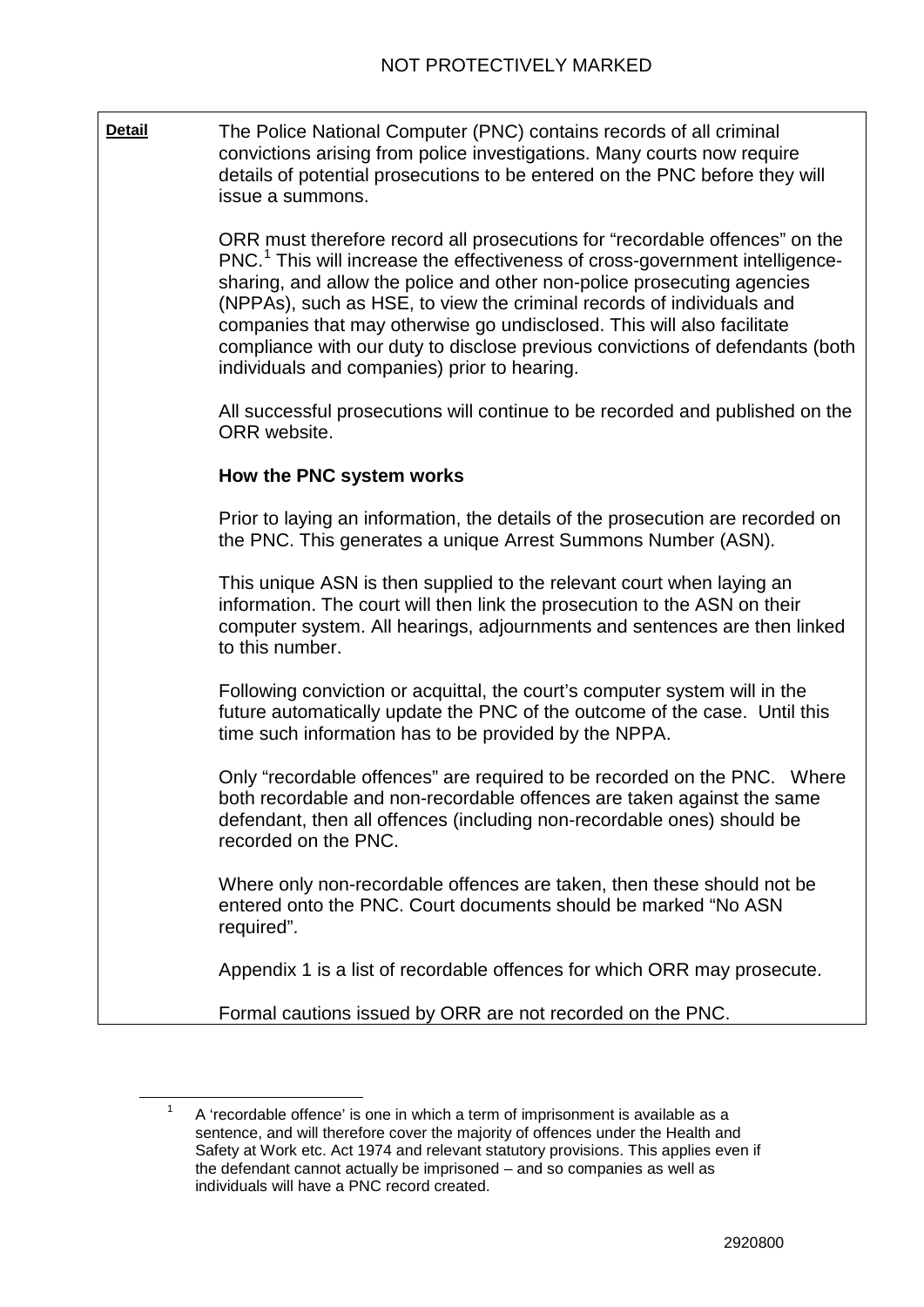#### **Action ASNs must be produced for all ORR prosecutions. Summonses may be rejected by Magistrates Courts where no ASN exists.**

For ORR, the creation and maintenance of the ASN will be undertaken by the Association of Chief Police Officers Criminal Records Office (ACRO). This is the same organisation that provides us with prosecution witness criminal and disciplinary information.

As with the criminal and disciplinary information, requests for ASNs, and the provision of any information to update the PNC records, **'***can only be made by one of ORR's two 'accredited persons'*.

#### **Procedure**

Prior to laying an information, it should be established whether one or more of the offences are recordable in accordance with Appendix 1.

Where the offence is recordable the investigating inspector should arrange for a form "NPA 01" (part of the 'Investigation report') to be completed with as much detail as possible. An accredited person can advise and assist, if necessary. The form should then be forwarded to an accredited person who will send it by e-mail to ACRO.

If two or more informations are laid against the same defendant, the details of each offence must be recorded on the form. Separate forms are **not** required for each offence. Additional non-recordable offences are also listed on the form.

An ASN will then be raised. This will then be notified to both the investigating inspector and, where appropriate, the safety enforcement team. It should be recorded on any ORR prosecution file or documentation.

The ASN should also be printed on any correspondence being sent to the court, including informations, Initial Details of the Prosecution Case, and the record of any previous convictions of the defendant. Where no ASN is required, court documents should be marked accordingly.

As soon as possible following the conclusion of a prosecution the investigating inspector should contact one of ORR's accredited persons setting out details of conviction or acquittal. They will then e-mail ACRO with the result.

#### **Completion of the NPA 01 form**

The form must be completed electronically and emailed to one of the accredited people in ORR.

In the case of corporate defendants, only the following information should be provided: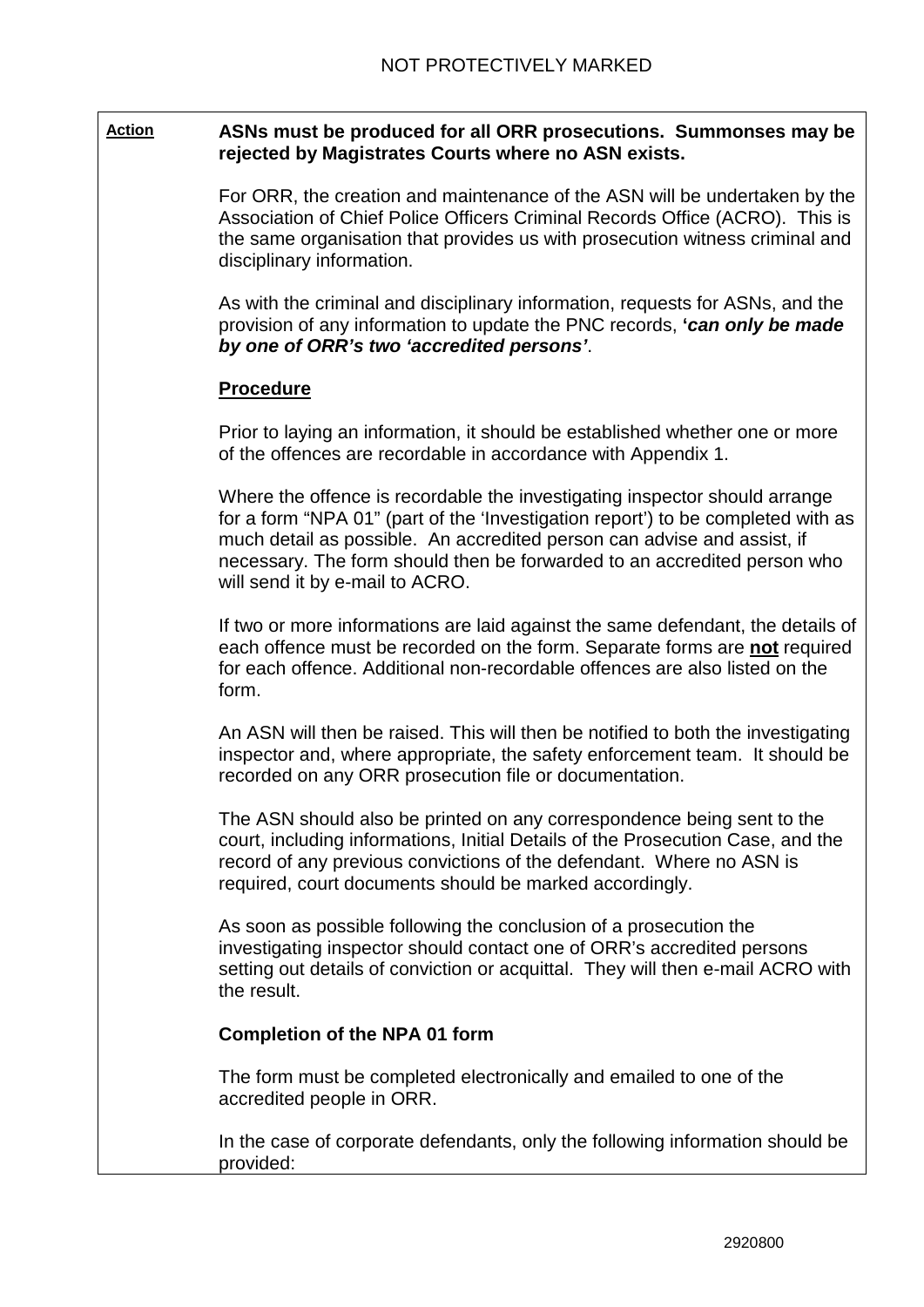#### **Green Section:**

**Agency Name and Details:** Office of Rail and Road and inspectors details. The agency reference number is our case reference.

#### **Grey Section**:

This section is for the police so can be left blank.

#### **Orange Section**:

- **1. Company name** to be entered in either the 'Surname' or 'Forename' box;
- **2. Company number** this can be entered in the 'Place of Birth' box;
- **3. Company address** entered in the 'Home address' box;
- **4. Description** In the case of corporate defendants, this can be left blank. If an individual is being prosecuted, fill in as much detail as possible.

#### **Blue Section:**

#### **Offence Information:**

- **1. Process Stage**  Enter current position with the case i.e. prosecution approved, and the date;
- **2. Total number of Offences**  Enter the number of offences the defendant is being charged with;
- **3. Offence** To ensure accurate and consistent recording of our offences, the wording of the "Offence" field should mirror the text in the table of offences at Appendix 1.

For example:

"Employer breaching general duty to employee, s33(1)(a) & 2 Health and Safety at Work etc Act 1974".

Please note that a case taken for breach of regulations made under HSWA should be annotated "*HS74018 – Contravene a health and safety regulation*."

- **4. ACPO Offence Code** This is the code listed in Appendix A i.e. HS74001. Enter all that apply;
- **5. Offence Start Date/Time** and **Offence End Date/Time**;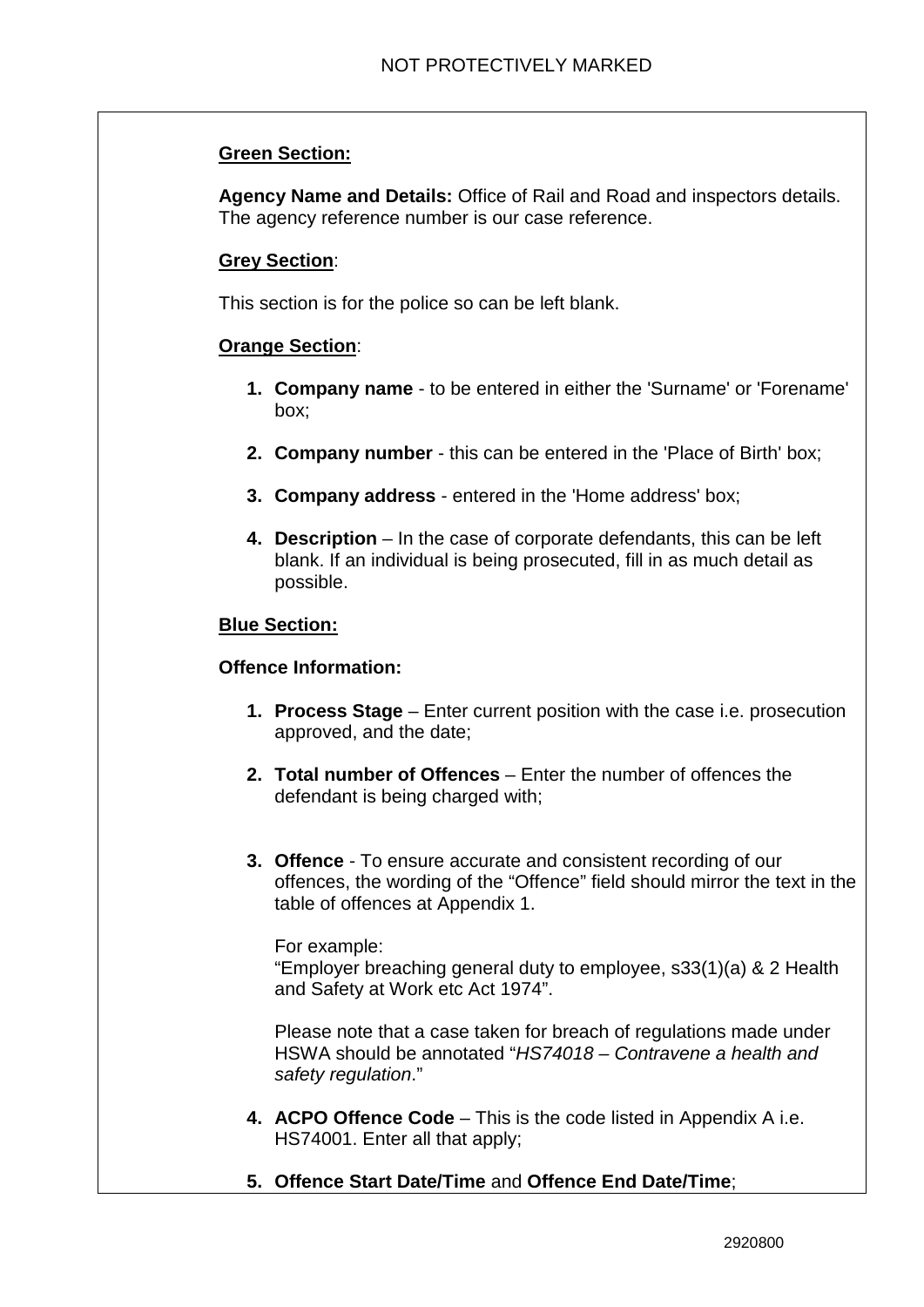- **6. Address / Location of Offence**;
- **7. Method used in Offence** this should then summarise the nature of the offence, which may be transferred from our information / summons. Such description may be amended as necessary to facilitate third-party comprehension;
- **8. Charged / Summoned on** Complete is summons have already been issued. Include first hearing date, time and court name in the relevant boxes.

The last five boxes can be left blank.

When prosecuting individuals, as much information as possible should be included on the form.

Non-recordable offences, which are recorded when taken in conjunction with one or more recordable offences, should follow a similar pattern.

Copies of the completed forms should be retained with the prosecution papers.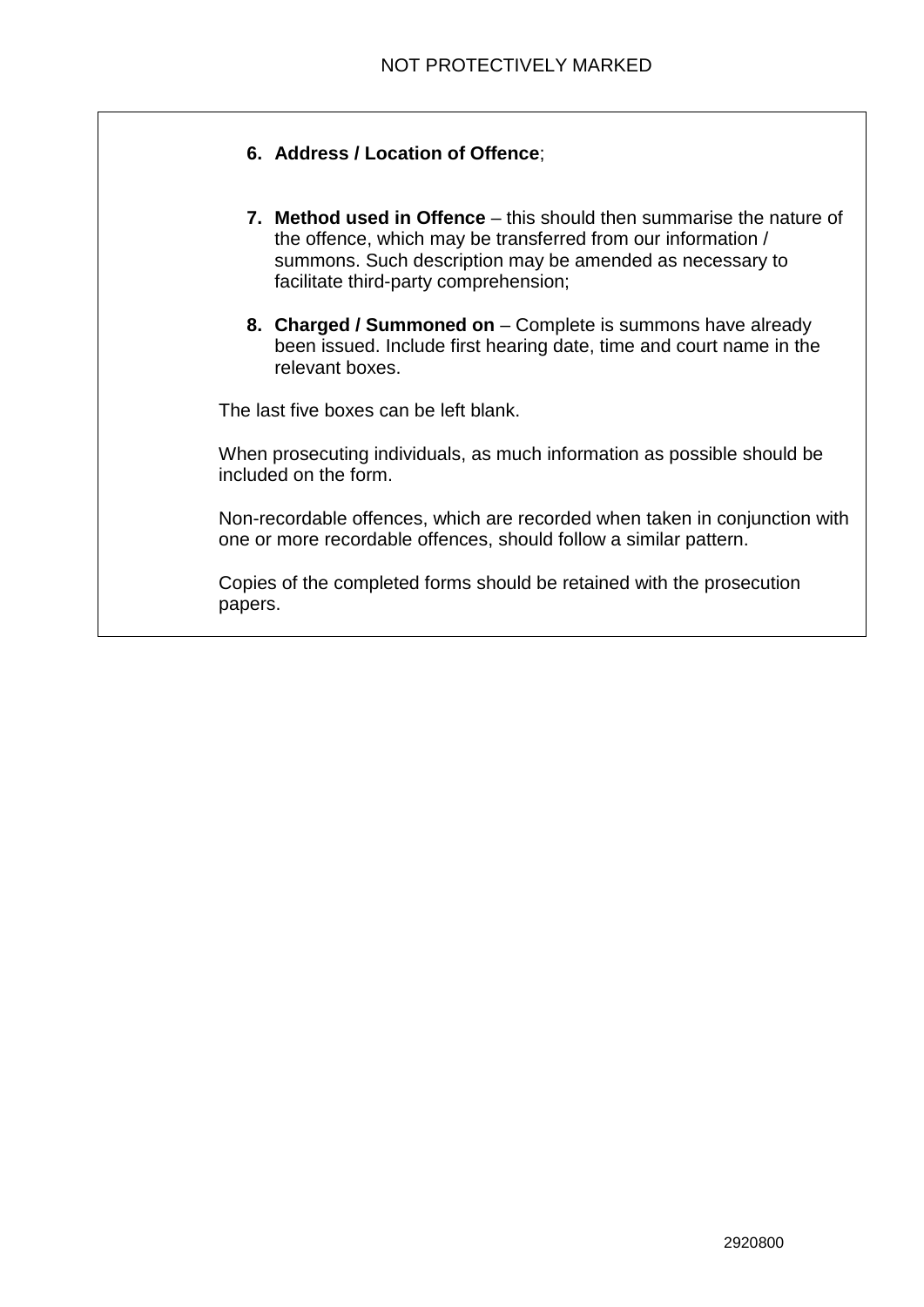| <b>CJS Code / Offence Description</b>                                                                           | <b>Section</b>  | Act / Reg                                 |
|-----------------------------------------------------------------------------------------------------------------|-----------------|-------------------------------------------|
| HS74001 Employer breaching general duty to<br>employee                                                          | $33(1)(a)$ & 2  | Health and Safety at<br>Work etc Act 1974 |
| HS74002 Employer / self-employed person<br>breaching general duty to other than employee                        | $33(1)(a)$ & 3  | Health and Safety at<br>Work etc Act 1974 |
| HS74003 Person concerned with premises<br>breaching general duty to other than employee                         | $33(1)(a)$ & 4  | Health and Safety at<br>Work etc Act 1974 |
| HS74005 Manufacturer breaching general duty<br>regarding articles and substances for use at<br>work             | $33(1)(a)$ & 6  | Health and Safety at<br>Work etc Act 1974 |
| HS74006 Employee breaching general duty at<br>work                                                              | $33(1)(a)$ & 7  | Health and Safety at<br>Work etc Act 1974 |
| HS74007 Interfering or misusing item provided<br>to meet statutory health safety or welfare<br>provision        | $33(1)(b)$ & 8  | Health and Safety at<br>Work etc Act 1974 |
| HS74009 Contravening requirement imposed<br>by inspector under s20 of this Act                                  | 33(1)(e) & 20   | Health and Safety at<br>Work etc Act 1974 |
| HS74010 Contravening requirement imposed<br>by inspector under s25 of this Act                                  | 33(1)(e) & 20   | Health and Safety at<br>Work etc Act 1974 |
| HS74011 Preventing another person from<br>appearing before inspector or from answering<br>linspector's question | 33(1)(f)        | Health and Safety at<br>Work etc Act 1974 |
| HS74013 Contravening improvement notice                                                                         | $33(1)(g)$ & 21 | Health and Safety at<br>Work etc Act 1974 |
| HS74014 Contravening prohibition notice                                                                         | $33(1)(g)$ & 22 | Health and Safety at<br>Work etc Act 1974 |
| HS74018 Contravene a health and safety<br>regulation                                                            | 33(1)(c)        | Health and Safety at<br>Work etc Act 1974 |
| HS74026 Obstructing inspector                                                                                   | 33(1)(h)        | Health and Safety at<br>Work etc Act 1974 |
| HS74029 Use information without                                                                                 | $33(1)(j)$ &    | Health and Safety at                      |

# **Appendix 1 – Recordable Offences**